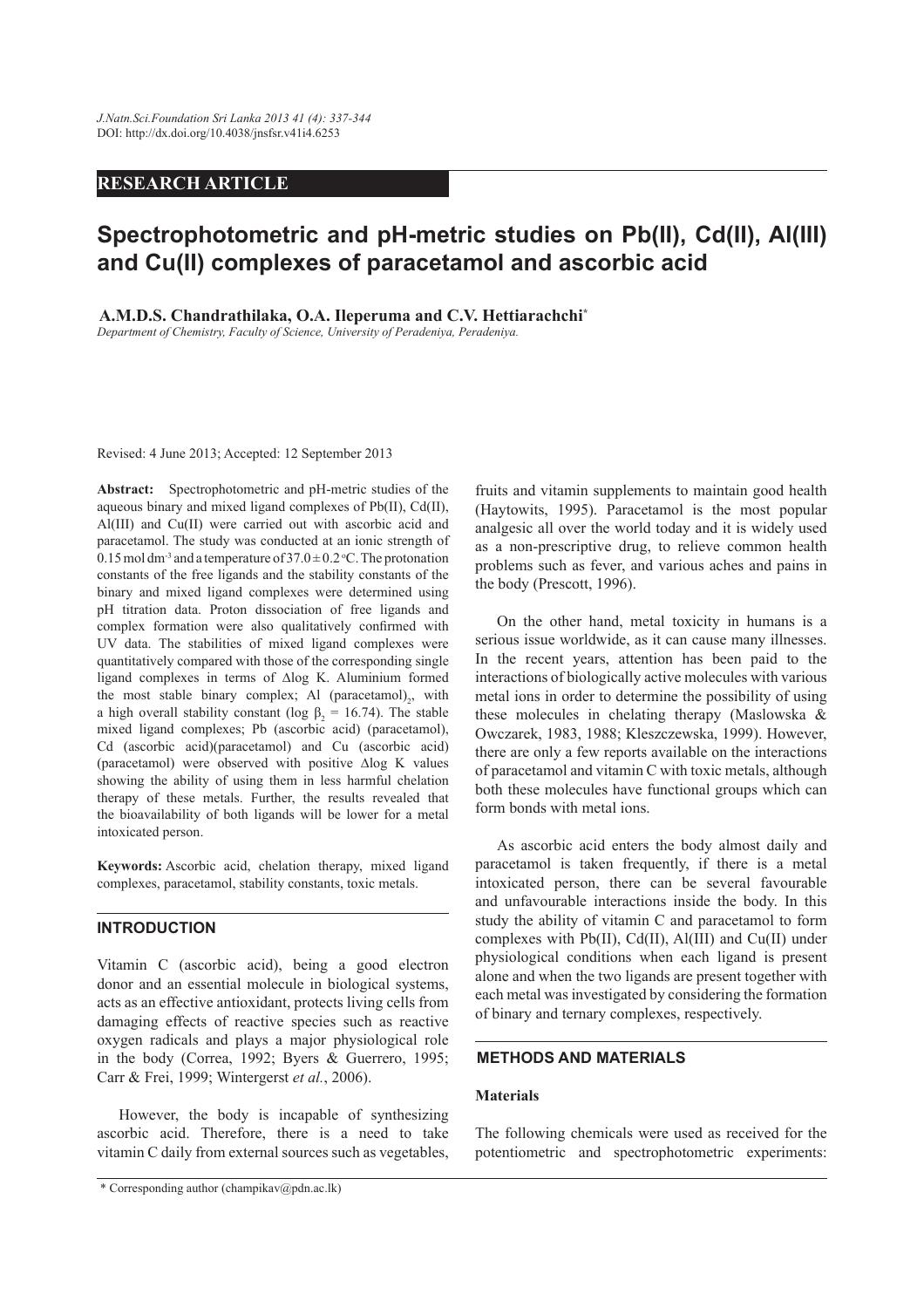$HNO_3$ , NaOH, NaNO<sub>3</sub>, Pb(NO<sub>3</sub>)<sub>2</sub>, Cd(NO<sub>3</sub>)<sub>2</sub>, Al(NO<sub>3</sub>)<sub>3</sub>,  $Cu(NO<sub>3</sub>)<sub>2</sub>$ , ascorbic acid, paracetamol. All chemicals used were of analytical grade.  $1 \times 10^{-2}$  mol dm<sup>-3</sup> standard solutions of the metals and ligands were freshly prepared using double distilled deionized water. The NaOH  $(0.03 \text{ mol dm}^3)$  and  $HNO<sub>3</sub>$   $(0.03 \text{ mol dm}^3)$  solutions were standardized with primary standards, potassium hydrogen pthalate and sodium carbonate, respectively.

#### **Potentiometric studies**

pH measurements in the potentiometric titrations were carried out with a MARTINI MI 151 pH meter equipped with a MA 917 combination electrode and a temperature probe.

 The following mixtures were prepared in a total volume of  $40.00 \text{ cm}^3$  by adding required amounts of double distilled deionized water at a constant ionic strength of  $0.15$  mol dm<sup>-3</sup> using NaNO<sub>2</sub> for potentiometric titrations (L, X and M denote ligand 1, ligand 2 and metal ion, respectively).

| (a) $HNO3 (10.00 cm3)$               |
|--------------------------------------|
| (b) $a + L$ (10.00 cm <sup>3</sup> ) |

- (c)  $a + X (10.00 \text{ cm}^3)$
- (d)  $b/c + M (10.00 cm<sup>3</sup>)$
- (e)  $a + L(10.00 \text{ cm}^3) + X(10.00 \text{ cm}^3) + M(10.00 \text{ cm}^3)$

Each solution was titrated against a standardized NaOH solution at  $37.0 \pm 0.2$  °C (YCW – 05 model thermostatic water bath was used to maintain the temperature) and the pH was recorded after the addition of 0.20 cm<sup>3</sup> aliquots of NaOH. Nitrogen was purged through the reaction mixtures to ensure the absence of oxygen and carbon dioxide. Each titration was carried out in triplicate until a permanent turbidity was observed in the reaction mixture. The protonation constants and the formation constants of binary complexes were determined using Irving - Rossotti equations (Irving & Rossotti,1953, 1954) by calculating the values for average number of ligand molecules attached per metal ion (ñ) and free ligand exponent (pL).

 With the modifications given by Chidambaram and Bhattacharya (1970a, b), constants for the mixed ligand systems were computed. The comparison of stabilities of mixed ligand complexes over single ligand complexes were carried out according to the literature (Sigel, 1975; Luth *et al.*, 1999; Moustafa, 2005).

#### **Spectrophotometric studies**

Spectral measurements were recorded on a SHIMADZU, UV–1800 UV-Visible spectrophotometer. Metal–ligand binary and ternary mixtures identical to the samples used for titrations were prepared for the spectroscopic experiments as well. For each mixture, UV spectra were recorded with increasing pH values until a permanent turbidity was obtained. Resulted spectra at different pH values were analyzed.

## **RESULTS AND DISCUSSION**

#### **Protonation constants for ligands**

Protonation constants calculated from the pH titration data are given in Table 1.

| <b>Table 1:</b> Protonation constants $({}^{H}K)$ of free ligands |  |  |
|-------------------------------------------------------------------|--|--|
|-------------------------------------------------------------------|--|--|

| Ligand              |       | Calculated <sup>a</sup>                   | Reported <sup>b,c</sup> |  |
|---------------------|-------|-------------------------------------------|-------------------------|--|
|                     |       | $Log$ <sup>H</sup> K, Log <sup>H</sup> K, | Log $HK$ , Log $HK$ ,   |  |
| Ascorbic acid (Asc) | 10.00 | 5.28                                      | 11.57 4.17              |  |
| Paracetamol (Para)  | 9.24  |                                           | 9.50                    |  |

<sup>a</sup> -The values determined at 37 °C

<sup>b</sup> -The values determined at 25 °C

c - O'Neil *et al*., 2006; Edict Consulting Ltd., 2008

#### **Binary and mixed ligand complexes**

The two sets of titration curves plotted for the copper system, which formed a mixed ligand complex with paracetamol and ascorbic acid, and for the aluminium system that did not form a ternary complex with the two ligands are shown in Figures 1 and 2, respectively.

 The binary system titration curves deviate from their respective free ligand titration curves showing the formation of binary metal complexes (Figure 1). On the other hand, the mixed system titration curve shows a different behaviour from either of the two corresponding binary systems indicating the formation of a mixed ligand complex. The other two systems that formed mixed ligand complexes also show a similar behaviour.

 In the Al-Asc-Para system given in Figure 2, the mixed ligand titration curve superimposes with the titration curve of Al-Para binary system above pH 4.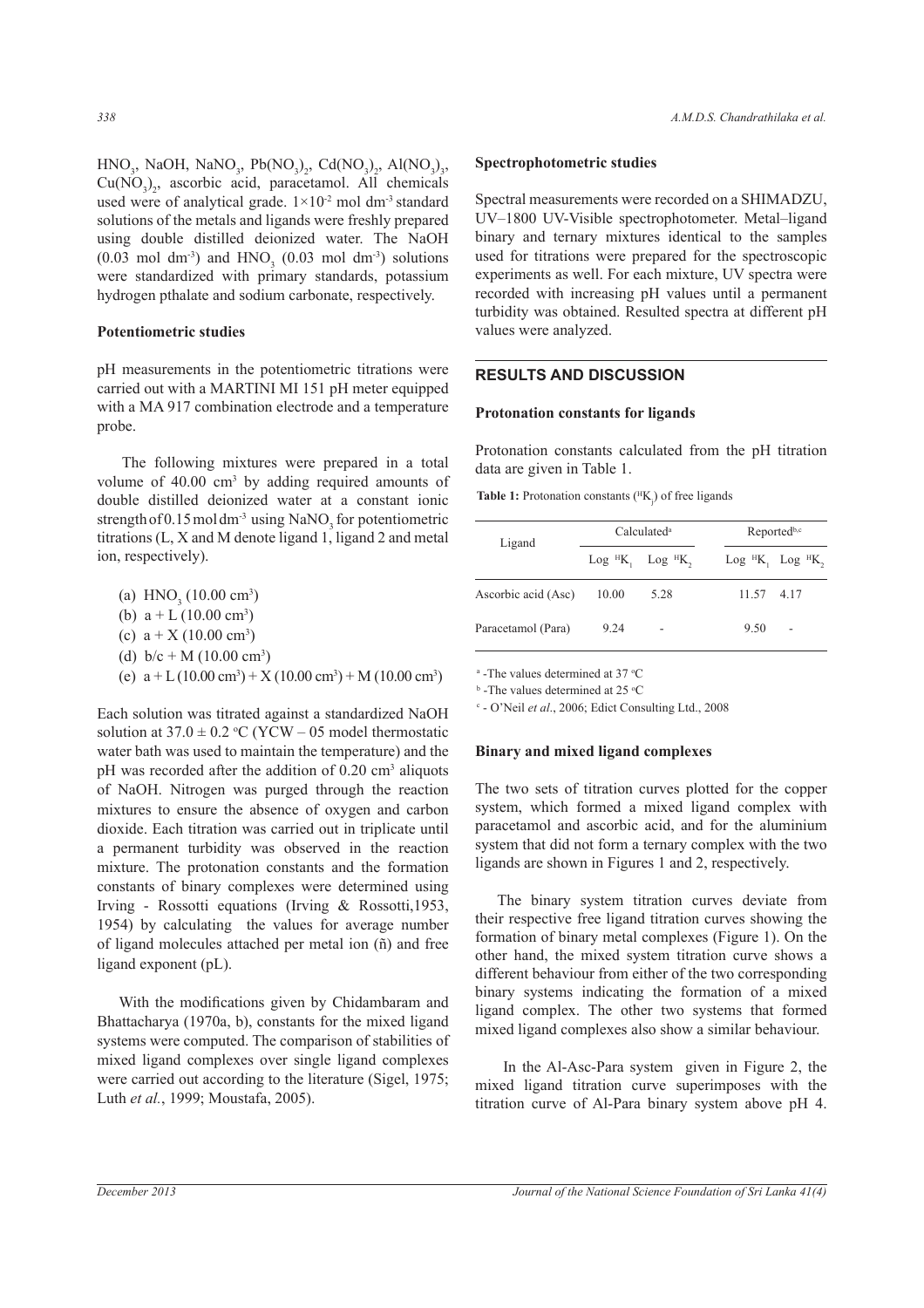

**Figure 1:** Potentiometric titration curves of binary (1:1) and ternary  $(1:1:1)$  complexes of  $Cu<sup>2+</sup>$  with ascorbic acid and paracetamol; 1)  $HNO<sub>3</sub>$ ; 2)  $HNO<sub>3</sub>$  + ascorbic acid; 3)  $HNO<sub>3</sub>$ + ascorbic acid +  $Cu(NO<sub>3</sub>)<sub>2</sub>$ ; 4) HNO<sub>3</sub> + paracetamol; 5)  $HNO<sub>3</sub> + paracetamol + Cu(NO<sub>3</sub>)<sub>2</sub>; 6) HNO<sub>3</sub> + ascorbic$  $\text{acid} + \text{paracetamol} + \text{Cu}(\text{NO}_3)_2$ 

However, below pH 4, the mixed ligand titration curve is closer to the Al-Asc titration curve implying the absence of mixed ligand complex formation.

 According to Table 2, it is clear that all four metal ions form binary complexes with the ligands used under the experimental conditions. However, most of the complexes are of ML type with low stability constant values. Exceptionally, aluminium and copper form considerably more stable  $ML_2$  complexes.  $Al(Para)$ <sub>2</sub> has a comparably high overall formation constant of ca.  $10^{17}$  and  $Cu(AsC)$ <sub>2</sub> has an overall stability constant of  $10^{13}$ .

It is possible for  $Pb^{2+}$  to coordinate with more than one ascorbic or paracetamol molecule, since it can have a coordination number of six. However, only ML type complexes were observed here for binary systems at acidic pH values with smaller formation constants, and when the pH reaches the basic region, a precipitate of  $Pb(OH)$ <sub>2</sub> appeared. In both systems, complexes dissociate during the formation of the lead hydroxide precipitate. Thus, only  $ML(H_2O)$ <sub>n</sub> type binary complexes of lead are possible with either ligand. Although similar type of results were observed with  $Cd^{2+}$ , its formation constants and precipitation pH values with two ligands were higher than those of  $Pb^{2+}$ . This is possible as the solubility product of  $Cd(OH)_{2}$  is higher than that of  $Pb(OH)$ <sub>2</sub> (Ebbing & Gammon, 2007). However,



**Figure 2:** Potentiometric titration curves of binary (1:1) and ternary  $(1:1:1)$  complexes of Al<sup>3+</sup> with ascorbic acid and paracetamol; 1)  $HNO<sub>3</sub>$ ; 2)  $HNO<sub>3</sub> +$  paracetamol; 3)  $HNO<sub>3</sub>$ + paracetamol +  $\text{Al}(\text{NO}_3)_3$ ; 4)  $\text{HNO}_3$  + ascorbic acid; 5)  $HNO<sub>3</sub> + ascorbic acid + Al(NO<sub>3</sub>)<sub>3</sub>; 6) HNO<sub>3</sub> + paracetamol$ + ascorbic acid +  $\text{Al}(\text{NO}_3)$ <sub>3</sub>

it is obvious that both metal complexes have higher stabilities with ascorbic acid, as ascorbic acid is capable of forming chelate complexes through its dienol group (Kleszczewska, 1999).

 $Cu^{2+}$  starts to form a  $ML_2$  type complex with ascorbic acid at pH 6.50. Due to the higher stability constant of ML<sub>2</sub> (log  $\beta_2$  is 13.89), copper hydroxide precipitate was not observed for this system. Although  $Al^{3+}$  formed a ML<sub>2</sub> complex (log  $\beta_2$  is 7.99) with ascorbic acid, it is not stable, as Al(OH), having a very low solubility product precipitates around pH 5.25. As  $Al^{3+}$  prefers to form complexes with organic-oxygen and nitrogen containing compounds, a very high stability was observed for Al(Para)<sub>2</sub> complex (log  $\beta_2$  is 16.74) (Robinson, 1993).

 In the calculation, mixed ligand complexes were assumed to form in two steps. Initially, the primary ligand (L), with a higher formation constant in the binary complex, reacts with the metal ion to form a binary complex with formula ML, which then coordinates to the second ligand (X) to form a mixed ligand complex of the form MLX. The primary ligand can also be decided by comparing the titration curves of binary systems. The complex that reached the highest pH before precipitation of the metal hydroxide was considered to be the first complex formed in mixed ligand systems and the corresponding ligand was the primary ligand in a mixed ligand complex.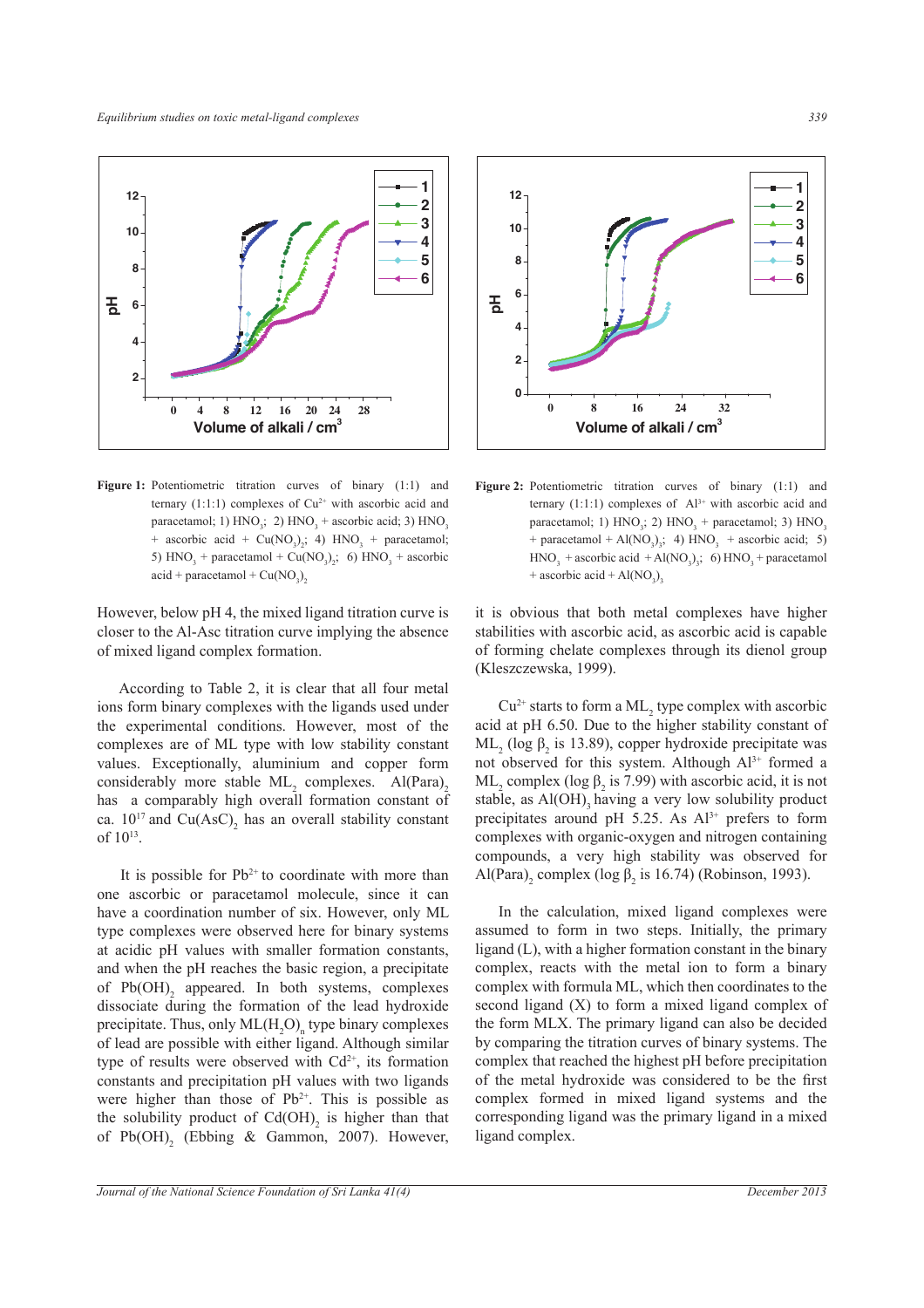| pH of permanent<br>turbidity | $Log Kif(pH range)$ | Log $K^f$ (pH range) |
|------------------------------|---------------------|----------------------|
| 6.60                         | $3.53(2.80 - 5.50)$ |                      |
| 5.52                         | $2.25(2.10-5.00)$   |                      |
| 8 2 7                        | $3.74(6.50 - 8.00)$ |                      |
| 8.05                         | $2.84(6.75-8.00)$   |                      |
| 5.82                         | $3.86(3.00 - 3.75)$ | $4.13(4.25 - 5.25)$  |
| No turbidity                 | $9.12(2.75 - 4.00)$ | $7.62$ (4.00 - 6.00) |
| No turbidity                 | $7.56(4.80 - 6.50)$ | $6.33(6.50 - 7.20)$  |
| 5.56                         | $1.54(4.75 - 5.50)$ |                      |
|                              |                     |                      |

**Table 2:** Stability constants of binary complexes

**Table 3:** Stability constants for mixed ligand complexes

| Mixed ligand<br>complex system | pH of permanent<br>turbidity | $log K$ <sub>1</sub> ( $pH$ range) | log K <sub>2</sub> (pH range) |
|--------------------------------|------------------------------|------------------------------------|-------------------------------|
| (Pb-Asc-Para)                  | 7.48                         | $3.53(2.80 - 5.50)$                | $3.70(5.50 - 7.00)$           |
| $(Cd-Asc-Para)$                | No turbidity                 | $3.74(6.50 - 8.00)$                | $5.45(8.00 - 9.22)$           |
| (Cu-Asc-Para)                  | No turbidity                 | $7.56(4.80 - 6.50)$                | $4.91(6.60 - 9.60)$           |

$$
M(aq) + L(aq) \leftrightarrow ML(aq) \tag{1}
$$

$$
ML(aq) + X(aq) \leftrightarrow MLX(aq) \tag{2}
$$

Equilibrium constant for reaction (1) is the  $K_i^f$  value of the primary ligand, and that of reaction (2) was calculated according to the modified method (Chidambaram & Bhattacharya, 1970a, b) taking the values of  $n_{mix}$  in the range of 0 and 1. The calculation of  $n_{mix}$  was commenced at the pH at which the calculation of  $K_i^f$  of complex ML was completed. The overall stability constant of the mixed complex is the product of stability values of reactions (1) and (2).

 According to the results given in Table 3, ligand combination Asc-Para forms mixed ligand complexes with all metal ions except aluminium. The overall stability constant of Cu(Asc)(Para) ternary complex is much higher than that of the other two mixed ligand complexes formed. Hence, ascorbic acid alone or ascorbic acid-paracetamol mixture appears to exhibit a strong attraction towards copper under physiological conditions.

#### **Spectroscopic evidences for complex formation**

In Figures 3a-3c, mixed ligand system  $\lambda_{\text{max}}$  value lies in between the  $\lambda_{\text{max}}$  values of the two binary systems, M(Para) and M(Asc).This indicates that the mixed ligand system contains a species different from either of the binary complexes. This new species must be M(Asc)(Para) mixed ligand complex of the two ligands (Dewitt  $\&$ Watters, 1954). However, in Figure 3d, UV spectrum of the ligand mixture with  $Al^{3+}$  does not contain any new peak. Thus, Al(Asc)(Para) mixed ligand complex cannot be expected and instead, a larger percentage of Al(Para), binary complex can be expected even in the presence of a mixture of ligands.

 Further, evidence for the formation of mixed ligand complexes was obtained by comparing the mixed ligand system titration curve with the corresponding composite curve. The composite curve can be drawn by adding the horizontal distance (volume of alkali consumed) of the secondary ligand (X) curve to the horizontal distance of the ML curve at the same pH (Maktell & Carey, 1967; Shelke & Jahagirdar, 1976). Alkali volumes consumed by the ternary system were compared with the corresponding alkali volumes of composite curve at the same pH by plotting them in a graph.

 In Figures 4a, 4c and 4d, the mixed ligand titration curves deviate from the corresponding composite curves significantly by showing the ability of forming mixed ligand complexes of  $Cu^{2+}$ , Pb<sup>2+</sup> and  $Cd^{2+}$  with the ascorbic acid paracetamol combination. On the other hand, in Figure 4b, two curves are nearly superimposable, indicating the absence of a mixed ligand complex of  $Al^{3+}$ with this ligand combination.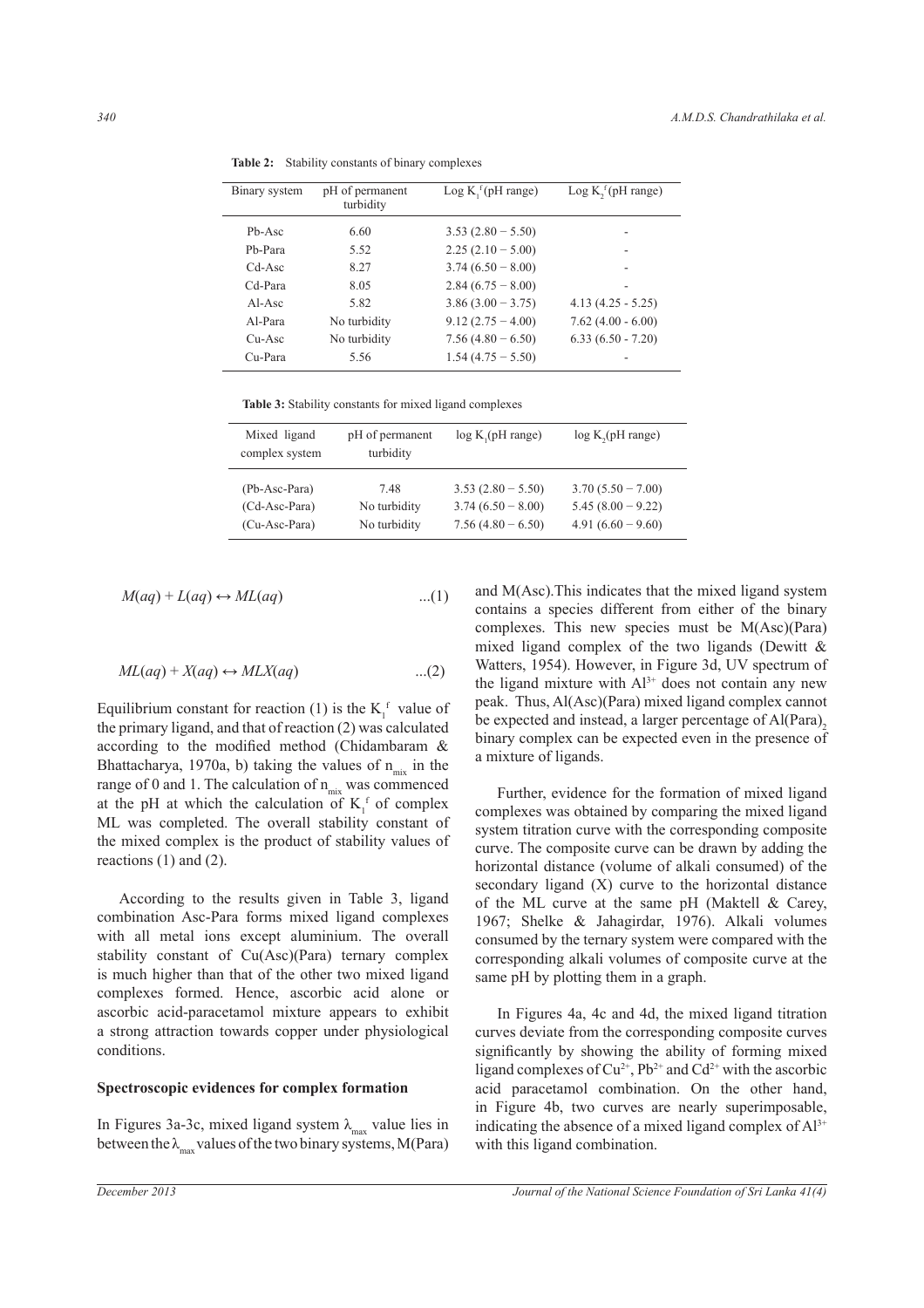

**Figure 3:** Comparison of UV absorption spectra of binary and mixed ligand systems: (a) Pb(Para), Pb(Asc)(Para), Pb(Asc) (b) Cd(Para), Cd(Asc) (Para), Cd(Asc); (c) Cu(Para), Cu(Asc)(Para), Cu(Asc)<sub>2</sub>; (d) Al(Para)<sub>2</sub>, Al-Asc-Para, Al(Asc) at pHs of 4.50, 5.00 and 5.50.

The stability of mixed ligand complexes formed over their corresponding binary complexes was evaluated by calculating the parameter ∆log K according to the equation 3 (Sigel, 1975; Luth *et al*., 1999; Moustafa, 2005).

$$
\Delta \log K = \log K_{MLX}^{ML} - \log K_{MLX}^M \tag{3}
$$

- $K_{\text{MLX}}^{\text{ML}}$  = formation constant for the complex MLX formed by the reaction of complex ML with free ligand X
- $K_{ML}^M$  = formation constant for the complex ML

In general, if mixed complexes are more stable than their corresponding binary complexes, the value of ∆log K is positive (Sigel, 1980; Moustafa, 2005; Thanavelan *et al*., 2011).

 Values given in Table 4 clearly reveal that all mixed ligand complexes formed are more stable than their corresponding binary complexes. Therefore, these mixed

*Journal of the National Science Foundation of Sri Lanka 41(4) December 2013*

ligand complexes can have a wider range of applications over binary complexes.

 To form a more stable mixed ligand complex, there should be favourable acid-base electrostatic interactions (Suzuki *et al*., 1975; Schwarz & Gilligan, 1977; Lohman *et al*., 1980) or/and hydrogen bonding (Marzilli & Kistenmacher, 1977; Chiang *et al.*, 1978) in solution due to the presence of several ligating sites in each molecule. According to the literature, electron density of the metal-ligand bonds in ternary systems are redistributed to increase the polarity and hence, mixed ligand complexes are not easily hydrolyzed by metal hydroxides even at high pH values (El-Haty *et al*., 1995).

**Table 4:** Calculated ∆log K values for mixed ligand complexes

| Mixed ligand complex | $\Delta$ log K |
|----------------------|----------------|
| Pb(AsC)(Para)        | 1.45           |
| Cd(AsC)(Para)        | 2.61           |
| Cu(AsC)(Para)        | 3.37           |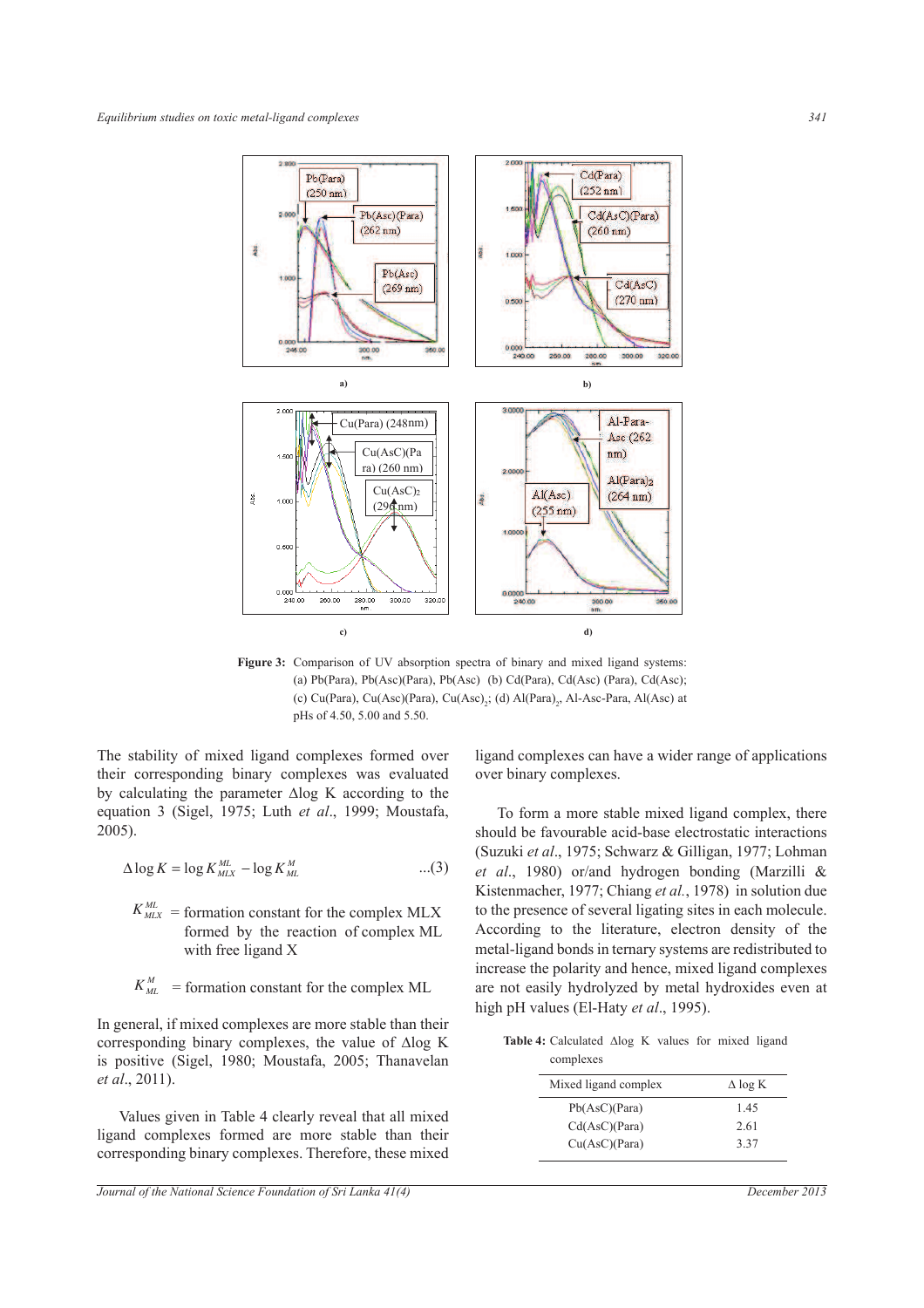

**Figure 4:** Composite curves and ternary system titration curves of four metal ions : a)  $Cu^{2+}$ ; b)  $Al^{3+}$ ; c)  $Pb^{2+}$ ; d)  $Cd^{2+}$ ;

However, it was found that  $Al^{3+}$  did not form a mixed ligand complex under the conditions used according to the titrimetric, spectrophotometric and theoretical data, and only  $AI(Para)$ <sub>2</sub> was formed owing to its high stability.

 Further, considering the hard-soft nature of metal ions (Das, 1990) and ligating sites of the two ligands (Kleszczewska,1999; Lawal & Obaleye, 2007), the following structures can be proposed for the complexes obtained (Figure 5).



**Figure 5:** Structure of M(Asc)(Para) mixed ligand complex  $(M = Pb^{2+}, Cd^{2+}, Cu^{2+})$  and Al(Para)<sub>2</sub> binary complex

Generally, metal complexes with overall formation constants greater than  $10^6$  are stable over a long range of pHs including high pH values (Furia, 1972). Therefore, the complexes identified in this study having stability constants over 10<sup>6</sup> are suitable for the use in chelation therapy. Such complexes do not dissociate in the gastrointestinal tract or inside any organ, and ultimately they can be excreted from the body as metal complexes. Thus, both binary and ternary complexes having overall stability values of  $10<sup>6</sup>$  or more are suitable for chelation therapy of the respective metals. Accordingly, Pb(AsC) (Para), Cd(AsC)(Para),  $\text{Al}(\text{Para})_2$  and  $\text{Cu}(\text{Asc})_2 / \text{Cu}(\text{Asc})$  (Para) complexes are good chelators for Pb(II), Cd(II), Al(III) and Cu(II), respectively. Further, due to the less harmful effects of these biologically important molecules, such ligand combinations will be more useful compared to other ligands or ligand combinations that are already used clinically.

 Besides, these findings give important information on the bioavailability of paracetamol and ascorbic acid inside the body of a metal intoxicated person. Taking paracetamol with beverages containing ascorbic acid will reduce the bioavailability of free paracetamol of a metal intoxicated person and will affect the complete medicinal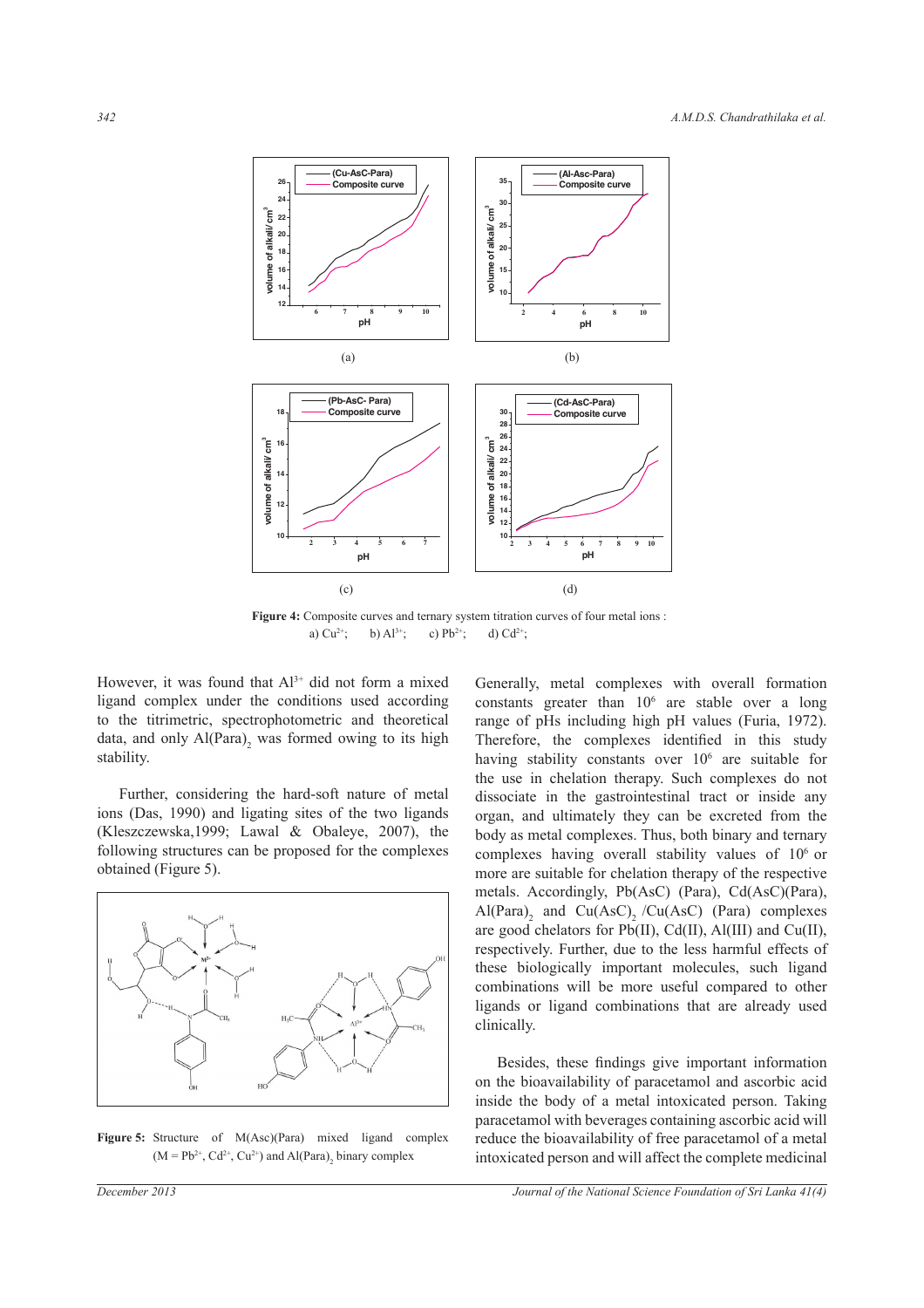activity of paracetamol. Therefore, metal intoxicated people may need to have higher dosages of paracetamol in order to have a desirable activity. On the other hand, such a person should consume more ascorbic acid amounts than a normal person. However, to get more accurate information regarding these interactions, further experiments should be carried out under *in-vivo* conditions using animal studies.

## **CONCLUSION**

Potentiometric, spectrophotometric and theoretical data obtained on metal complexes show that a mixture of ascorbic acid and paracetamol form mixed complexes with  $Pb^{2+}$ ,  $Cd^{2+}$  and  $Cu^{2+}$  in aqueous media, and these will have applications in chelation therapy.It was also found that paracetamol itself is a good chelator of  $Al^{3+}$ , having a high stability in both acidic and basic pHs.

 Further, for a person intoxicated with metal ions like  $Pb^{2+}$ ,  $Cd^{2+}$ ,  $Al^{3+}$  and  $Cu^{2+}$ , actual dosages of paracetamol should be more than that for a normal person. Moreover, it is important for such people to take more ascorbic acid from diets when compared to a normal person.

#### **Acknowledgement**

This research was supported by the National Science Foundation (NSF) of Sri Lanka (Grant No: RG/2008/BS/01). Valuable support given by the State Pharmaceuticals Manufacturing Corporation, Sri Lanka by providing authentic drug samples is gratefully acknowledged.

## **REFERENCES**

- 1. Byers T. & Guerrero N. (1995). Epidemiologic evidence for vitamin C and vitamin E in cancer prevention. *American Journal of Clinical Nutrition* **62**(6 Suppl): 1385S − 1392S.
- 2. Carr A.C. & Frei B. (1999). Towards a new recommended dietary allowance for vitamin C based on antioxidant and health effects in humans. *American Journal of Clinical Nutrition* **69**: 1086 − 1107.
- 3. Chiang C.C., Sorrell T., Kistenmacher T.J. & Marzilli L.G. (1978). Preparation and crystal and molecular structure of sodium [bis(inosine 5'-monophosphate) (diethylenetriamine)copper(II)] decahydrate. Possible implications for intrastrand cross-linking of polynucleotides by copper(II) and platinum (II) complexes. *Journal of the American Chemical Society* **100**: 5102 − 5110. DOI: http://dx.doi.org/10.1021/ja00484a032
- 4. Chidambaram M.V. & Bhattacharya P.K. (1970a). Studies in amine-amino acid mixed ligand chelates – I. *Journal of Inorganic and Nuclear Chemistry* **32**: 3271 − 3275. DOI: http://dx.doi.org/10.1016/0022-1902(70)80210-X
- 5. Chidambaram M.V. & Bhattacharya P.K. (1970b). Studies in some amino acid chelates: Part II- Ni (II), VO (II) & Zn (II) chelates of leucine, isoleucine, norleucine & valine. *Indian Journal of Chemistry* **8**: 941 − 942.
- 6. Correa P. (1992). Human gastric carcinogenesis: a multistep and multifactorial process. *Cancer Research* **52**: 6735 − 6740.
- 7. Das A.K. (1990). *A Text book on Medicinal Aspects of Bio-inorganic Chemistry*. CBS Publishers, New Delhi, India.
- 8. Dewitt R. & Watters J.I. (1954). Spectrophotometric investigation of a mixed complex of copper (II) ion with oxalate ion and ethylenediamine. *Journal of the American Chemical Society* **76**: 3810 − 3814.
- 9. Ebbing D. & Gammon S.D. (2007). *General Chemistry*. Charles Hartford, Belmont, USA.
- 10. Edict Consulting Ltd. (2008). Public Assessment Report: *Paracetamol 250mg/5ml Oral Solution*. Available at *http://www.mhra.gov.uk/home/groups/pl-a/documents/ websiteresources/con015073.pdf,* Accessed 12 May 2011.
- 11. El-Haty M.T., Amrallah A.H., Mahmoud R.A. & Ibrahim A.A. (1995). pH-metric studies on ternary metal complexes of some amino acids and benzimidazole. *Talanta* **42**: 1711 − 1717.
- DOI: http://dx.doi.org/10.1016/0039-9140(95)01641-4 12. Furia T.E. (1972). *CRC Handbook of Food Additives*. CRC Press, Boca Raton, Florida, USA.
- 13. Haytowitz D.B. (1995). Information from USDA's Nutrient Data Bank. *Journal of Nutrition* **125**: 1952 − 1955.
- 14. Irving H.M. & Rossotti H.S. (1953). Methods for computing successive stability constants from experimental formation curves. *Journal of the Chemical Society*: 3397 − 3405. DOI: http://dx.doi.org/10.1039/jr9530003397
- 15. Irving H.M. & Rossotti H.S. (1954). The calculation of formation curves of metal complexes from pH titration curves in mixed solvents. *Journal of the Chemical Society:*   $2904 - 2910$ .
	- DOI: http://dx.doi.org/10.1039/jr9540002904
- 16. Kleszczewska E. (1999). The spectrophotometry determination of chelate complex: L-ascorbic acid with cuprum (II) and mercury (II) in alkaline solution. *Polish Journal of Environmental Studies* **8**(5): 313 − 318.
- 17. Lawal A. & Obaleye J.A. (2007). Synthesis, characterization and antibacterial activity of aspirin and paracetamol metal complexes. *Biokemistri* **19**(1): 9 − 15.
- 18. Lohman T.M., De Haseth P.L. & Record M.T. Jr. (1980). Pentalysine-deoxyribonucleic acid interactions: A model for the general effects of ion concentrations ontheinteractions of proteins with nucleic acids. *Biochemistry* **19**: 3522 − 3530. DOI: http://dx.doi.org/10.1021/bi00556a017
- 19. Luth M.S., Kapinos L.E., Song B., Lippert B. & Sigel H. (1999). Extent of intramolecular stacking interactions in the mixed-ligand complexes formed in aqueous solution by copper (II), 2,2'-bipyridine or 1,10-phenanthroline and 2'-deoxyguanosine 5'-monophosphate. *Journal of the Chemical Society (Dalton Transactions)* **3**: 357 − 365. DOI: http://dx.doi.org/10.1039/a808479c
- 20. Maktell A.E. & Carey G.H. (1967). Mixed Ligand Chelates